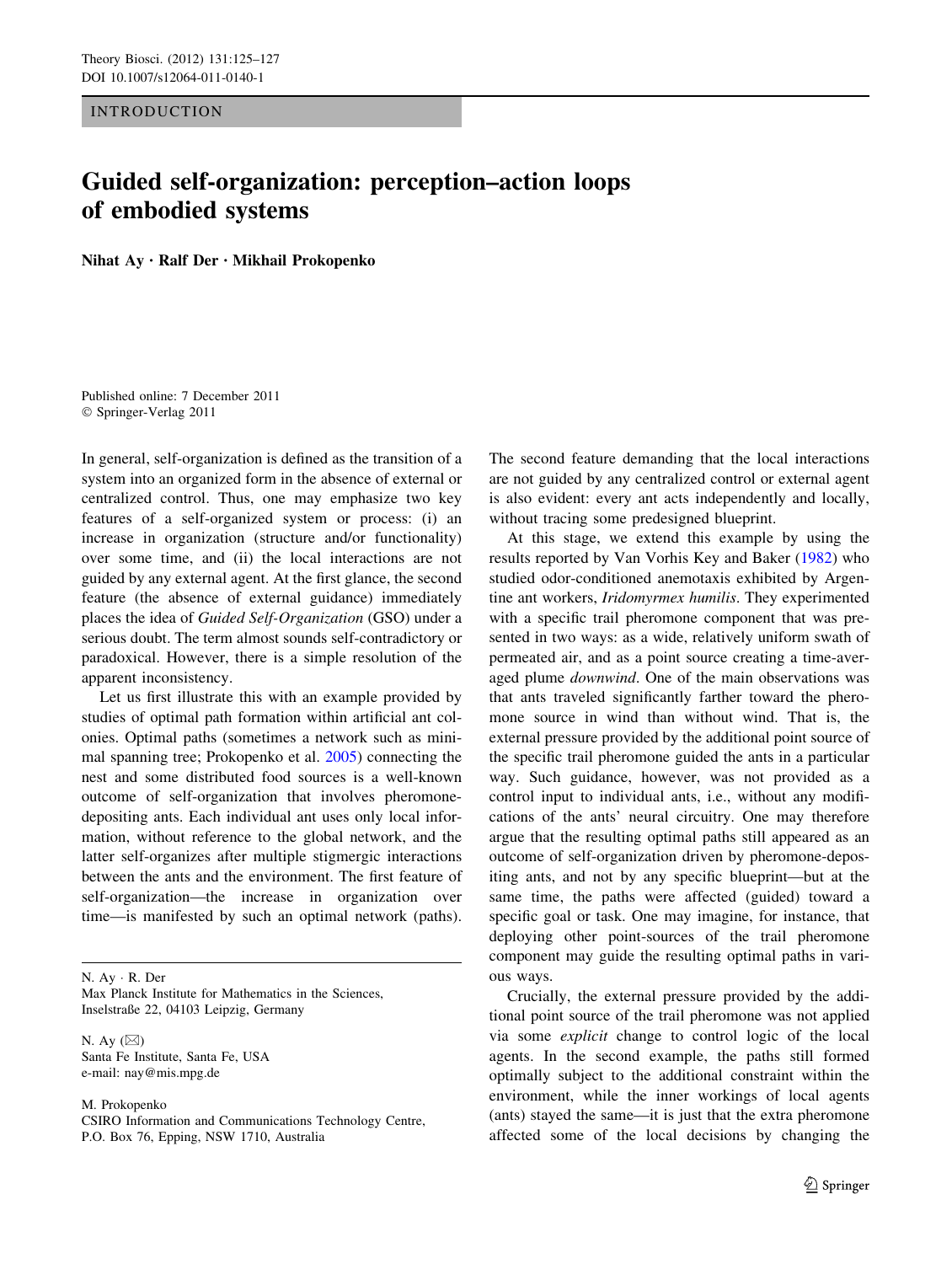environment. This illustration suggests that in order to consistently define GSO we may need to elaborate on the second feature of self-organization as follows: (ii) the local interactions are not *explicitly* guided by any external agent. In this context, by an explicit effect, we mean a change within the agents' decision-making mechanism, while an implicit change assumes a modification to the environment. Such an elaboration would not violate the spirit of many adopted definitions of self-organization (Prokopenko et al. [2009\)](#page-2-0), relegating all implicit guidance sources to the level of additional, task-dependent, system constraints.

Finally, to make GSO more specific one may need to add another feature: (iii) task-independent objectives are combined with task-dependent constraints. For instance, the actual path formation is understood in this context as an example of a task-independent objective (which is ultimately relevant to the global ant colony survival), while additional point-sources of the trail pheromone component may correspond to various tasks such as development of specific network topologies.

The interpretation suggested above provides some means to consistently incorporate numerous ways that guidance may be given to a self-organizing system/process, suggesting to treat these ways as additional constraints imposed on the system under consideration. The program of The Second International Workshop on Guided Self-Organization (GSO-2009) included 19 presentations where GSO aspects were presented and investigated. In particular, the workshop puts an emphasis on principles based on information flows through the perception–action loops of embodied systems—relating GSO to the notion that cognition and action emerge from interactions between brain, body, and environment while optimizing task-independent objective functions (Ay et al. [2008;](#page-2-0) Polani et al. [2007](#page-2-0)). The contributions to this special issue are grouped into three clusters corresponding to (i) guided self-organization in robotic systems (Martius and Herrmann [2011](#page-2-0)), (ii) information-theoretic studies of the sensorimotor loop (Ay et al. [2011;](#page-2-0) Capdepuy et al. [2011](#page-2-0); Still and Precup [2011\)](#page-2-0), and (iii) self-organization in information processing networks (Boedecker et al. [2011;](#page-2-0) Greshenson [2011;](#page-2-0) Lizier et al. [2011\)](#page-2-0).

Martius and Herrmann ([2011\)](#page-2-0) postulate that autonomous robots can generate exploratory behavior by selforganization of the sensorimotor loop, and show that the behavioral manifold determined in this way can be modified in a goal-dependent way without reducing the selfinduced activity of the robot. Three presented strategies for guided self-organization are then analyzed and evaluated for two different robots in a physically realistic simulation, using: (a) external rewards, (b) a problem-specific error function, (c) assumptions about the symmetries of the desired behavior.

Still and Precup [\(2011](#page-2-0)) continue the theme of maximizing predictive power in information-theoretic terms, applying the idea to the problem of exploration in reinforcement learning and curiosity-driven learning. They propose that, in addition to maximizing the expected return, a learner should chose a policy that maximizes the predictive power of its own behavior, measured by the information that the most recent state–action pair carries about the future. The proposed optimization principle suggests that exploration emerges as a directed behavior that optimizes information gain, rather than being modeled solely as behavior randomization.

Capdepuy et al. ([2011\)](#page-2-0) propose a formalism for studying embodied cognition among multiple agents that allows to (i) identify information flows and their limits under various scenarios and constraints, and (ii) use informational quantities in order to induce the self-organization of the agents behavior without any externally specified drives. The central question investigated in this article is the impact of coordination between agents, and it is shown that, under some conditions, self-organizing systems based on information-theoretic quantities have a tendency to spontaneously generate coordinated behavior. Moreover, the information-theoretic limits on what agents can achieve with and without coordination put specific constraints on the mechanisms underlying self-organization in the system.

Ay et al.  $(2011)$  further explore the idea that living beings are information processing systems and that the optimization of these processes should provide an evolutionary advantage, and study the use of the predictive information (PI) of the sensorimotor process. This measure is applied utilizing the dynamical systems approach to robot control. The study derives exact results for the PI together with explicit learning rules for the parameters of the controller. Interestingly, these learning rules are of Hebbian nature and local in the sense that the synaptic update is given by the product of activities available directly at the pertinent synaptic ports. Overall, this study shows that the learning rules derived from the maximum PI principle are a versatile tool for the self-organization of behavior in complex robotic systems.

Gershenson [\(2011](#page-2-0)) investigates Random Boolean networks (RBNs) as self-organizing systems and reviews seven different methods for guiding the self-organization of RBNs. In particular, the work is focused on guiding RBNs toward the critical dynamical regime, which is near the phase transition between the ordered and dynamical phases. The properties and advantages of the critical regime for life, computation, adaptability, evolvability, and robustness are revised. Gershenson argues that the guidance methods of RBNs can be used for engineering systems with the features of the critical regime, as well as for studying how natural selection evolved living systems,